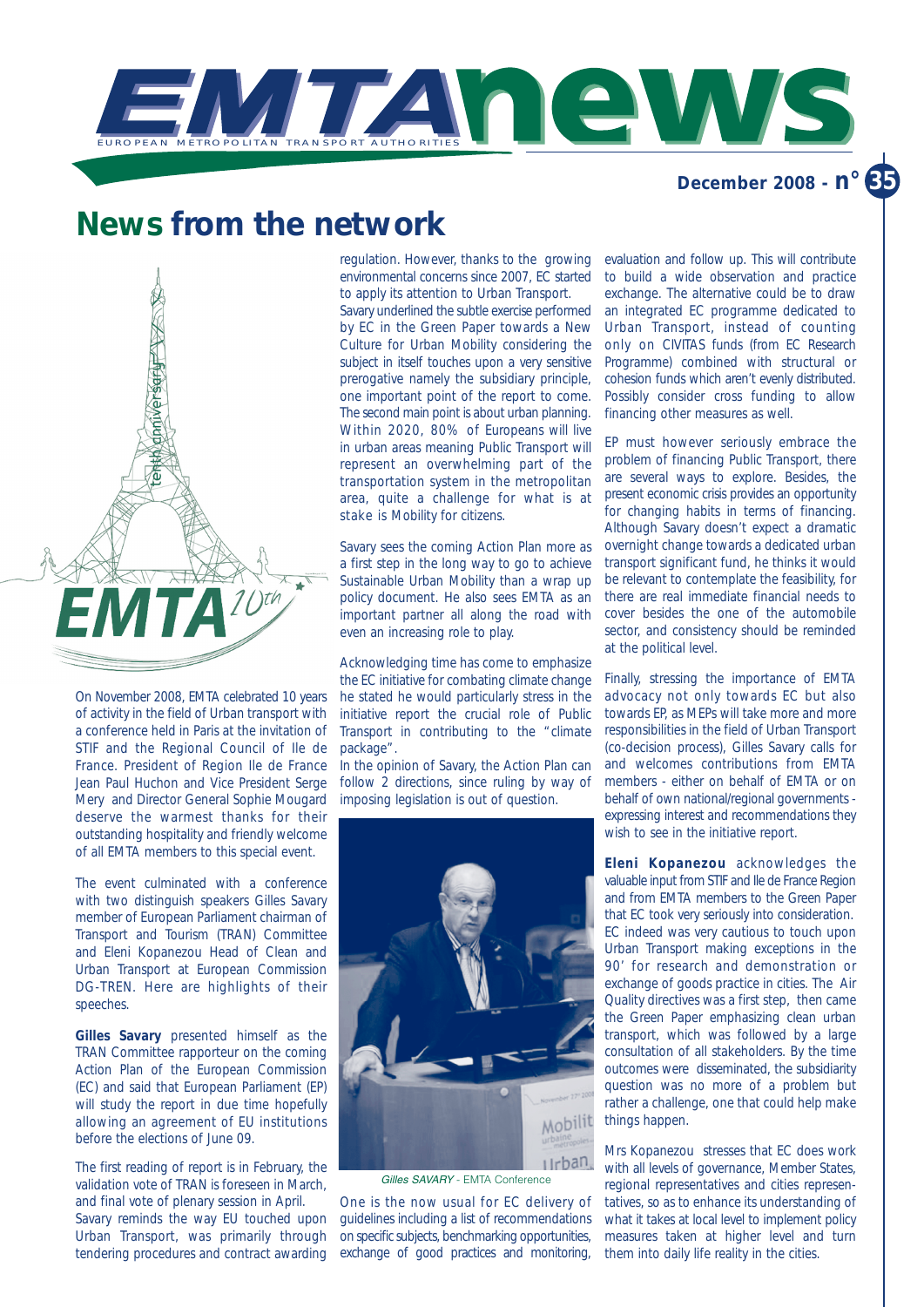EC wants to avoid dictating solutions but is convinced that it can help local governments to overcome barriers mainly by supporting and guiding through a stream of information on good practice. In doing so, EC would help reduce costs and avoid reinventing the wheel.

The coming Document Action Plan, short and concise (around 12 pages) is supposed to answer the questions raised by all stakeholders and provide the relevant tools. So far, DG-TREN has avoided proposal of legislative

document, on the contrary several practical guidance documents will be issued as a proposed support for local authorities.

The document enhances a comprehensive approach integrating all levels of governance and places Urban Transport (not only passengers but also freight) in the full chain of transpor from Trans-European Network TEN to local networks. Special attention is given to land use planning and urban planning in the Action Plan the philosophy is to build on "the thematic strategy for the urban environment'

Finally Mrs Kopanezou mentioned the interest of Commissioner Tajani (expressed in the CIVITAS forum in Bologna Nov 08) to open the dialogue about financial instruments for Urban Mobility.

*Proceedings of the Conference will be soon available at www.emta.com*

<sup>1</sup>*see Directive 1370/2007 PSO*

# **News from Europe**

- **Brief Report on the French** > a Directive on share burden of reducing **Presidency of the EU**
- The French presidency of the EU ended on 31 December 2008, the Czech republic is now holding the charge.

Not all subjects have made the foreseen progress. Among the reached agreements :

The "Energy and Climate package" the Council reached agreement on 11-12 December and the Parliament adopted the proposal on first reading on 17 December 2008, the package contained:

> a Directive on emission trading scheme ETS,

- emissions in the sectors not covered by ETS (among others the transport sector),
- > a directive on carbon capture and storage CCS.

This package will embody the basis of the European position at the world summit on Climate change in Copenhagen end of 2009.

On the other hand, concerning the revision proposal on the Directive Eurovignette contained in the Greening package, no consensus could be reached and especially on the following topics: the list of externalities that should be taken into account, the scope of the future Directive or the use of the related revenues.

Finally the Green Paper Action Plan has been delayed sine die. In this context, the Initiative Report of Gilles Savary chair of the TRAN committee holds an even greater importance.

*www.ue2008.fr/PFUE/lang/en/accueil/PFUE12\_ 2008/PFUE 09.12.2008/pid/20975*

### **News from the cities**

## **training**

GMPTE are taking their approach towards mainstreaming travel training for disabled people forward by hosting a symposium in Manchester on 13 January 2009.

The event which is entitled "Travel Training in Greater Manchester: The Way Forward - a Strategic Approach for Everyone" is aimed at local authorities and health authorities and is being delivered to help promote the benefits of travel training in helping promote social inclusion for everyone by making better use of existing public transport networks.

The event, the first of its kind in Europe, will see professional speakers from the U.S.A., Austria, Sweden and the U.K. present on schemes which help people of all ages, young and old, learn to use public transport.

GMPTE are also combining their approach to travel training with another project which aims to stop learning disabled people being bullied when using public transport.

U R On Board is a project which aims to promote the consequences of bullying disabled people among schoolchildren by developing and promoting an education based resource pack in schools in one district in Greater Manchester. This project

**Manchester mainstreams travel** also helps learning disabled people gain skills to deal with bullying, should they become victims of this.

> To know more about the outcomes of this event, or about the UR On Board project, please contact:

*david.partington@gmpte.gov.uk*

### z **BEST: Benchmarking of customer satisfaction with public transport in Europe**

BEST stands for Benchmarking European Service of public Transport. It is a non-profit project that started in 1999 with the overall objective to increase the use of public transport in European urban areas. In 2008 the following cities participated in BEST:

- 1. Berlin
- 2. Copenhagen
- 3. Geneva
- 4. Helsinki
- 5. Oslo
- 6. Stockholm
- 7. Vienna

**BEST AND THE EMTA BAROMETER\*:** The EMTA Barometer of Public Transport compares the following aspects of participating city/regions:

> Basic Socio-Economic Data of Metropolitan Areas (population etc.),

- > Mobility (modal split etc.),
- > Description of the Public Transport System,
- > Fares and Financial Aspects.

The BEST Survey compares how the citizens perceive the public transport service, a useful comparison in addition to the "hard facts" provided in the EMTA Barometer.

**FOCUS ON CUSTOMERS:** The BEST objective is to strengthen public transport organisations focus on customers needs and expectations, and to establish a learning process among public transport professionals in Europe.

COMMON SURVEY: A common survey is conducted each year in the beginning of March. This is the only survey in Europe that collects comparable satisfaction data for public transport on a regular basis – and is in this respect a unique source of information. 1.000 citizens are interviewed in each of the participating cities / regions about their attitudes to public transport. This makes it possible to compare results and benchmark the participating cities, and gain insights into the differences between them. In this way each city gets a better understanding of how well the public transport service performs in the eyes of the customer. The survey collects data about how citizens' perceive the following aspects of public transport: